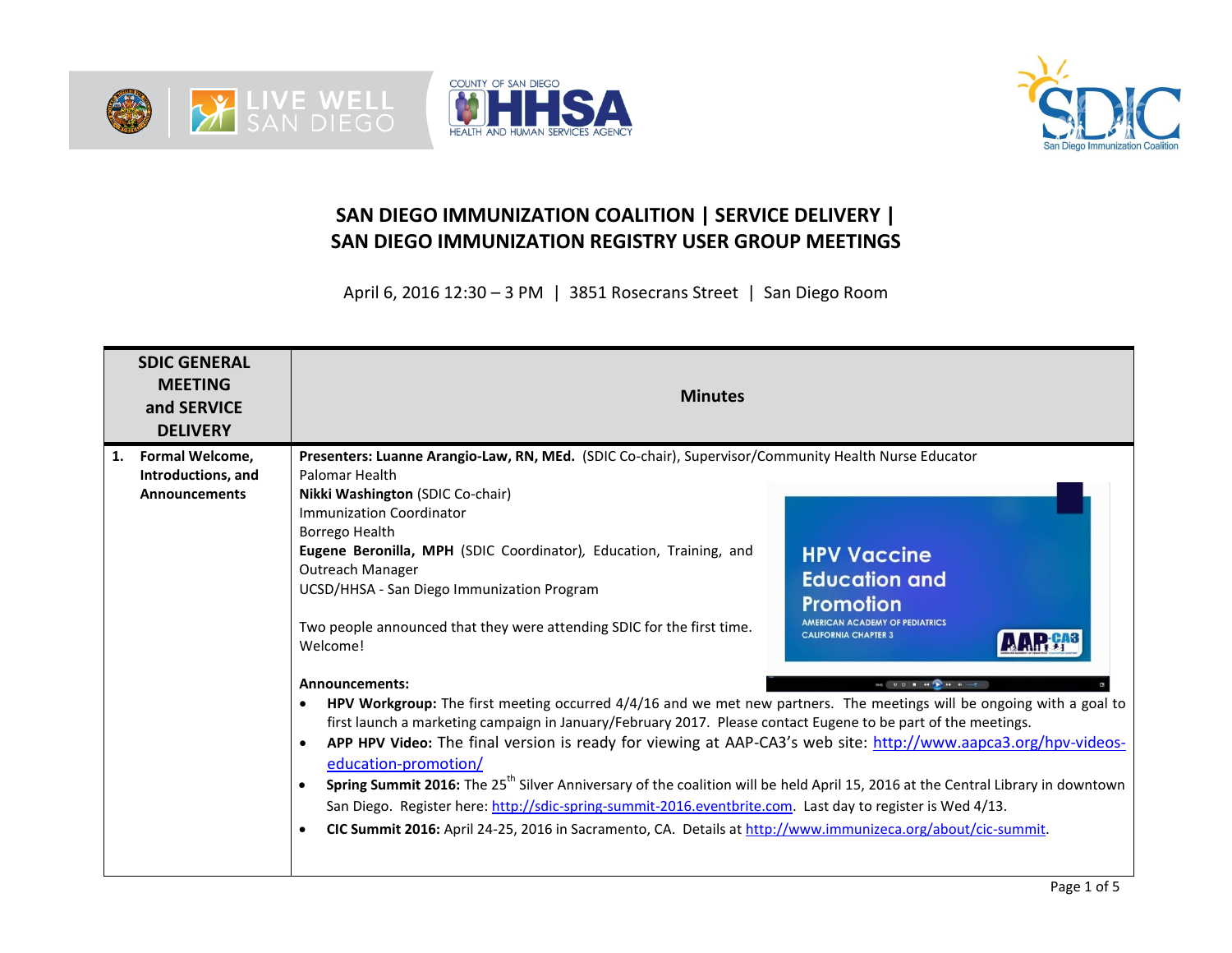





| 2. | <b>National Infant</b> | Presenter: Kimberly Pettiford, MPH                                                                                                |
|----|------------------------|-----------------------------------------------------------------------------------------------------------------------------------|
|    | <b>Immunization</b>    | Supervising Community Health Promotion Specialist                                                                                 |
|    | Week                   | San Diego Immunization Program                                                                                                    |
|    |                        |                                                                                                                                   |
|    |                        | <b>Presentation Slides: Pettiford National Infant Immunization Week</b>                                                           |
|    |                        |                                                                                                                                   |
|    |                        | National Infant Immunization Week is April 16-23. You can support the activities by using any of the available strategies in the  |
|    |                        | NIIW toolkit.                                                                                                                     |
|    |                        |                                                                                                                                   |
| 3. | <b>Mumps</b>           | Presenter: Eric McDonald, MD, MPH, FACEP                                                                                          |
|    | <b>Outbreak</b>        | <b>Medical Director</b>                                                                                                           |
|    | Update                 | County of San Diego, Health and Human Services Agency                                                                             |
|    |                        | <b>Presentation Slides: McDonald Mumps 2016</b>                                                                                   |
|    |                        |                                                                                                                                   |
|    |                        | This presentation reviewed the outbreak occurred at University of San Diego and the collaborative response to vaccinate almost    |
|    |                        | 2000 students in just two days.                                                                                                   |
|    |                        |                                                                                                                                   |
| 4. | Meningococcal          | Presenters: Eric McDonald, MD, MPH, FACEP                                                                                         |
|    | Vaccine                | <b>Medical Director</b>                                                                                                           |
|    | <b>Updates</b>         | County of San Diego, Health and Human Services Agency                                                                             |
|    |                        |                                                                                                                                   |
|    |                        | <b>Presentation Slides: McDonald Mening Updates</b>                                                                               |
|    |                        |                                                                                                                                   |
|    |                        | Dr. McDonald provided an overview of viral meningitis, populations affected by the disease, the different meningitis vaccines, as |
|    |                        | well as the cost-effectiveness of getting mening-B vaccine.                                                                       |
| 5. | <b>Vaccines for</b>    | Presenter: Steven Vantine, Educational Consultant                                                                                 |
|    | <b>Children</b>        | <b>CDPH Immunization Branch</b>                                                                                                   |
|    | Update                 |                                                                                                                                   |
|    |                        | Presentation Slides: Vantine CDPH Iz Update                                                                                       |
|    |                        |                                                                                                                                   |
|    |                        | Steve is the new Educational Consultant for CDPH. He provided an extended presentation on 1) digital data loggers, 2)             |
|    |                        | temperature monitoring, 3) Storage & Handling Online Triage System (SHOTS)), 4) CAIR 2.0, and 5) his position as a resource       |
|    |                        |                                                                                                                                   |
|    |                        |                                                                                                                                   |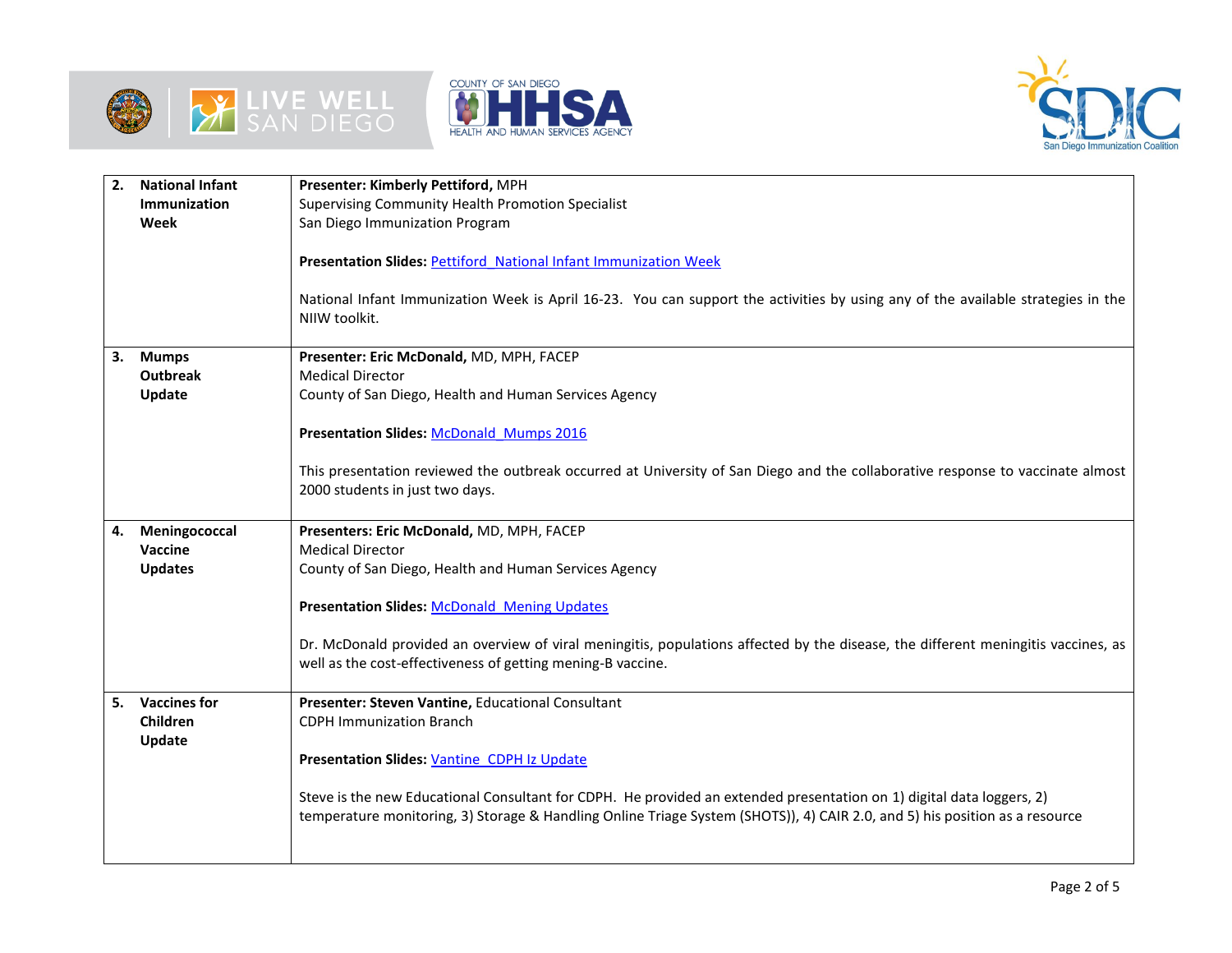





| 6.<br>Iz Branch<br><b>Announcements</b><br>and State Flu<br><b>Vaccine Update</b>  | Presenter: Melissa Thun, RN, BSN, Public Health Nurse Supervisor and Nancy Knickerbocker<br>San Diego Immunization Program<br>Presentation Slides: Thun Iz Branch Updates and Knickerborcker Flu<br>Melissa presented on State and VFC updates on behalf of Colleen Mallen. Some highlights are listed below.<br>Three upcoming educational opportunities. Click on Melissa Thun's slides for more info.<br>1) 4/11/16 - Second Annual Communicable Disease Meeting<br>4/27 -2016 Annual Vector-borne & Zoonotic Disease Meeting<br>5/17/16 - 2016 Annual Immunization Update<br>3)<br>Click on Nancy's slides for more info about the flu updates. |
|------------------------------------------------------------------------------------|-----------------------------------------------------------------------------------------------------------------------------------------------------------------------------------------------------------------------------------------------------------------------------------------------------------------------------------------------------------------------------------------------------------------------------------------------------------------------------------------------------------------------------------------------------------------------------------------------------------------------------------------------------|
| <b>SDIR USER GROUP</b>                                                             | <b>Minutes</b>                                                                                                                                                                                                                                                                                                                                                                                                                                                                                                                                                                                                                                      |
| <b>SDIR User</b><br>7.<br><b>Group Updates:</b><br>Version 10.9<br><b>Overview</b> | Presenter: Rob Wester, MPH, Registry Manager<br>San Diego Immunization Program<br>Rob gave updates of new linkages with healthy systems in SDIR as well as some of the new features of SDIR version 10.9.                                                                                                                                                                                                                                                                                                                                                                                                                                           |
| <b>Next Meeting</b>                                                                | Wed, June 1, 2016 from 12:30 - 3 PM                                                                                                                                                                                                                                                                                                                                                                                                                                                                                                                                                                                                                 |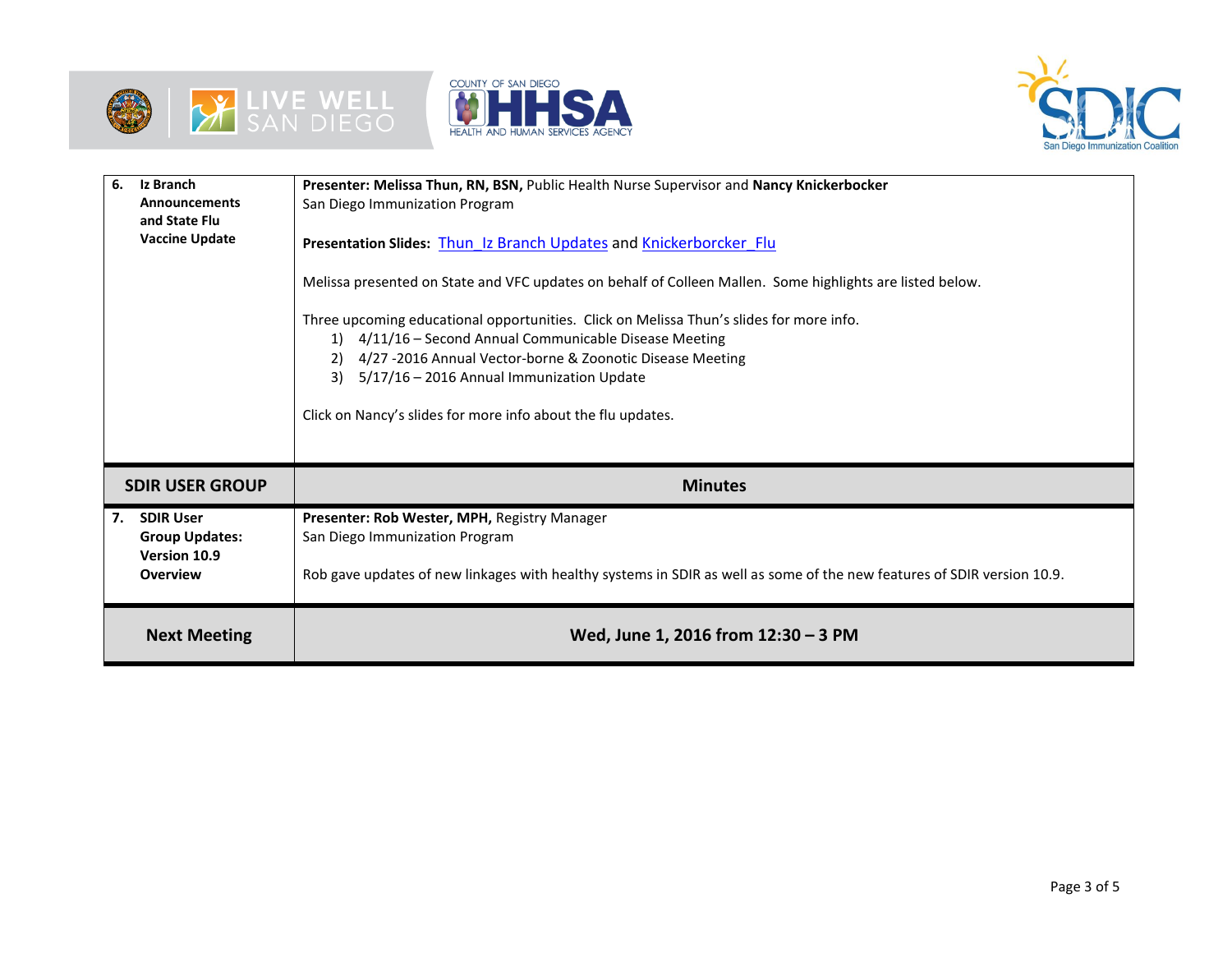





## **Addendum: SDIC Meeting Attendees (All) April 6, 2016**







**San Diego Immunization Coalition General Meeting**

**Service Delivery San Diego Immunization Registry User Group**

| <b>Date</b> | <b>Attending?</b>       |                         |                         | <b>Last Name</b> | <b>First Name</b> | <b>Organization/Business</b> | <b>Status</b> |
|-------------|-------------------------|-------------------------|-------------------------|------------------|-------------------|------------------------------|---------------|
|             | 1.                      | 2.                      | 3.                      |                  |                   |                              |               |
| 4/6/16      | $\overline{\mathsf{X}}$ | $\overline{\mathsf{X}}$ | $\overline{\mathsf{X}}$ | Anedo            | Wendy             | SD Family Care               |               |
| 4/6/16      | $\overline{\mathsf{x}}$ | $\overline{\mathsf{x}}$ |                         | Arangio-Law      | Luanne            | Palomar                      |               |
| 4/6/16      | $\overline{\mathsf{x}}$ |                         |                         | Azab             | Kristina          | Sanofi Pasteur               |               |
| 4/6/16      | $\overline{\mathsf{X}}$ | $\overline{\mathsf{x}}$ | $\mathsf{X}$            | Beronilla        | Eugene            | <b>SDIP</b>                  |               |
| 4/6/16      | $\overline{\mathsf{x}}$ |                         |                         | Borgschatz       | Keith             | Pfizer                       |               |
| 4/6/16      | $\overline{\mathsf{X}}$ | $\overline{\mathsf{x}}$ |                         | Bouveron         | Suzi              | <b>CDPH</b>                  |               |
| 4/6/16      | $\overline{\mathsf{X}}$ | $\overline{\mathsf{x}}$ | $\mathsf{X}$            | <b>Burch</b>     | Amy               | $HHSA - EISB$                | (New)         |
| 4/6/16      | $\overline{\mathsf{X}}$ | $\overline{\mathsf{X}}$ | $\mathsf{X}$            | Cabrera          | Helena            | <b>VCC Grapevine</b>         | (New)         |
| 4/6/16      | $\overline{\mathsf{X}}$ | $\overline{\mathsf{x}}$ |                         | Campas-Higgins   | Heidi             | Kaiser                       |               |
| 4/6/16      | $\overline{\mathsf{x}}$ | $\overline{\mathsf{x}}$ | $\mathsf{X}$            | Canoy            | Martha            | <b>NIPH</b>                  |               |
| 4/6/16      | $\overline{\mathsf{x}}$ | $\mathsf{x}$            | $\mathsf{X}$            | Concino          | Leslie            | <b>ISCC</b>                  |               |
| 4/6/16      | $\overline{\mathsf{X}}$ | $\overline{\mathsf{x}}$ | $\overline{\mathsf{x}}$ | Contreras        | Pearl             | <b>LVSD Family Care</b>      |               |
| 4/6/16      | $\overline{\mathsf{X}}$ | $\overline{\mathsf{X}}$ | $\mathsf{x}$            | Corval           | Teresa            | <b>ERPHC</b>                 |               |
| 4/6/16      | $\overline{\mathsf{X}}$ | $\overline{\mathsf{x}}$ |                         | Couts            | Richard           | Rotary                       |               |
| 4/6/16      | $\overline{\mathsf{X}}$ |                         |                         | Cruz             | Mary              | Sharp CV                     |               |
| 4/6/16      | $\overline{\mathsf{x}}$ | $\overline{\mathsf{x}}$ | $\mathsf{X}$            | Dar              | Josie             | <b>CRPHC</b>                 |               |
| 4/6/16      | $\overline{\mathsf{X}}$ | $\overline{\mathsf{x}}$ |                         | Duncan           | Lisa              | <b>FHCSD</b>                 |               |
| 4/6/16      | $\overline{\mathsf{X}}$ | $\overline{\mathsf{x}}$ |                         | Ellzey           | Jessica           | <b>FHCSD</b>                 |               |